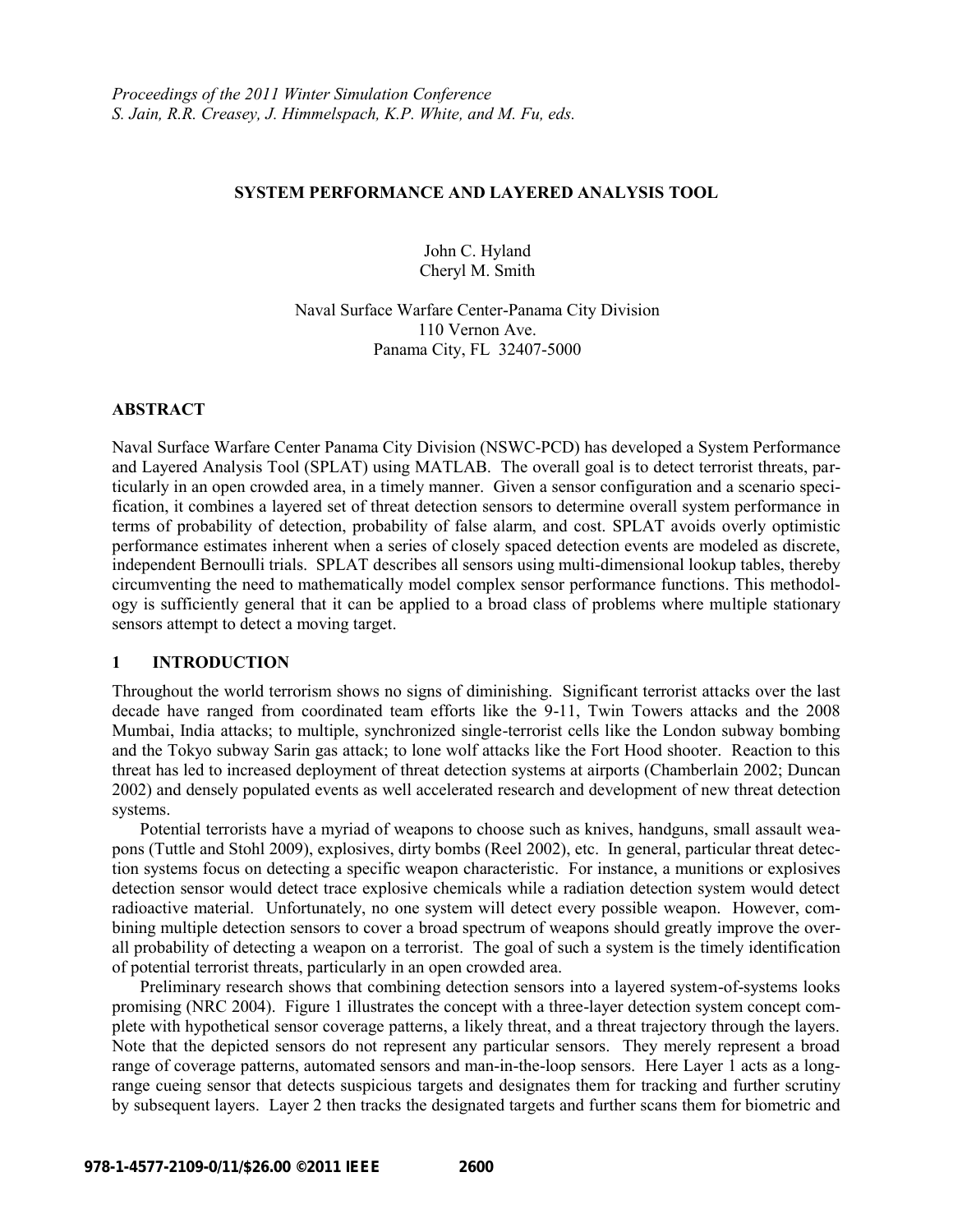|                                                                                                                                                                                                                                                                                                                                                                                                                                                                                                                                                                                                                                                                                                                                                                                                                                                                    | Form Approved<br>OMB No. 0704-0188                      |                                                                                                                                                                                                                                                                                                                                                                                                                                                                                                                                                                                                                                                                                                                                                                                                                                                               |                                                   |                            |                                                                                                             |  |  |  |  |
|--------------------------------------------------------------------------------------------------------------------------------------------------------------------------------------------------------------------------------------------------------------------------------------------------------------------------------------------------------------------------------------------------------------------------------------------------------------------------------------------------------------------------------------------------------------------------------------------------------------------------------------------------------------------------------------------------------------------------------------------------------------------------------------------------------------------------------------------------------------------|---------------------------------------------------------|---------------------------------------------------------------------------------------------------------------------------------------------------------------------------------------------------------------------------------------------------------------------------------------------------------------------------------------------------------------------------------------------------------------------------------------------------------------------------------------------------------------------------------------------------------------------------------------------------------------------------------------------------------------------------------------------------------------------------------------------------------------------------------------------------------------------------------------------------------------|---------------------------------------------------|----------------------------|-------------------------------------------------------------------------------------------------------------|--|--|--|--|
| Public reporting burden for the collection of information is estimated to average 1 hour per response, including the time for reviewing instructions, searching existing data sources, gathering and<br>maintaining the data needed, and completing and reviewing the collection of information. Send comments regarding this burden estimate or any other aspect of this collection of information,<br>including suggestions for reducing this burden, to Washington Headquarters Services, Directorate for Information Operations and Reports, 1215 Jefferson Davis Highway, Suite 1204, Arlington<br>VA 22202-4302. Respondents should be aware that notwithstanding any other provision of law, no person shall be subject to a penalty for failing to comply with a collection of information if it<br>does not display a currently valid OMB control number. |                                                         |                                                                                                                                                                                                                                                                                                                                                                                                                                                                                                                                                                                                                                                                                                                                                                                                                                                               |                                                   |                            |                                                                                                             |  |  |  |  |
| 1. REPORT DATE<br><b>DEC 2011</b>                                                                                                                                                                                                                                                                                                                                                                                                                                                                                                                                                                                                                                                                                                                                                                                                                                  |                                                         | 2. REPORT TYPE                                                                                                                                                                                                                                                                                                                                                                                                                                                                                                                                                                                                                                                                                                                                                                                                                                                |                                                   | <b>3. DATES COVERED</b>    | 00-00-2011 to 00-00-2011                                                                                    |  |  |  |  |
| <b>4. TITLE AND SUBTITLE</b>                                                                                                                                                                                                                                                                                                                                                                                                                                                                                                                                                                                                                                                                                                                                                                                                                                       |                                                         |                                                                                                                                                                                                                                                                                                                                                                                                                                                                                                                                                                                                                                                                                                                                                                                                                                                               | 5a. CONTRACT NUMBER                               |                            |                                                                                                             |  |  |  |  |
|                                                                                                                                                                                                                                                                                                                                                                                                                                                                                                                                                                                                                                                                                                                                                                                                                                                                    | <b>System Performance and Layered Analysis Tool</b>     |                                                                                                                                                                                                                                                                                                                                                                                                                                                                                                                                                                                                                                                                                                                                                                                                                                                               | 5b. GRANT NUMBER                                  |                            |                                                                                                             |  |  |  |  |
|                                                                                                                                                                                                                                                                                                                                                                                                                                                                                                                                                                                                                                                                                                                                                                                                                                                                    |                                                         |                                                                                                                                                                                                                                                                                                                                                                                                                                                                                                                                                                                                                                                                                                                                                                                                                                                               |                                                   | 5c. PROGRAM ELEMENT NUMBER |                                                                                                             |  |  |  |  |
| 6. AUTHOR(S)                                                                                                                                                                                                                                                                                                                                                                                                                                                                                                                                                                                                                                                                                                                                                                                                                                                       | 5d. PROJECT NUMBER                                      |                                                                                                                                                                                                                                                                                                                                                                                                                                                                                                                                                                                                                                                                                                                                                                                                                                                               |                                                   |                            |                                                                                                             |  |  |  |  |
|                                                                                                                                                                                                                                                                                                                                                                                                                                                                                                                                                                                                                                                                                                                                                                                                                                                                    | <b>5e. TASK NUMBER</b>                                  |                                                                                                                                                                                                                                                                                                                                                                                                                                                                                                                                                                                                                                                                                                                                                                                                                                                               |                                                   |                            |                                                                                                             |  |  |  |  |
|                                                                                                                                                                                                                                                                                                                                                                                                                                                                                                                                                                                                                                                                                                                                                                                                                                                                    | <b>5f. WORK UNIT NUMBER</b>                             |                                                                                                                                                                                                                                                                                                                                                                                                                                                                                                                                                                                                                                                                                                                                                                                                                                                               |                                                   |                            |                                                                                                             |  |  |  |  |
| 7. PERFORMING ORGANIZATION NAME(S) AND ADDRESS(ES)<br>Naval Surface Warfare Center-Panama City Division, 110 Vernon<br>Ave, Panama City, FL, 32407-5000                                                                                                                                                                                                                                                                                                                                                                                                                                                                                                                                                                                                                                                                                                            |                                                         |                                                                                                                                                                                                                                                                                                                                                                                                                                                                                                                                                                                                                                                                                                                                                                                                                                                               |                                                   |                            | 8. PERFORMING ORGANIZATION<br><b>REPORT NUMBER</b>                                                          |  |  |  |  |
|                                                                                                                                                                                                                                                                                                                                                                                                                                                                                                                                                                                                                                                                                                                                                                                                                                                                    | 9. SPONSORING/MONITORING AGENCY NAME(S) AND ADDRESS(ES) |                                                                                                                                                                                                                                                                                                                                                                                                                                                                                                                                                                                                                                                                                                                                                                                                                                                               | 10. SPONSOR/MONITOR'S ACRONYM(S)                  |                            |                                                                                                             |  |  |  |  |
|                                                                                                                                                                                                                                                                                                                                                                                                                                                                                                                                                                                                                                                                                                                                                                                                                                                                    |                                                         |                                                                                                                                                                                                                                                                                                                                                                                                                                                                                                                                                                                                                                                                                                                                                                                                                                                               |                                                   | NUMBER(S)                  | 11. SPONSOR/MONITOR'S REPORT                                                                                |  |  |  |  |
| 12. DISTRIBUTION/AVAILABILITY STATEMENT<br>Approved for public release; distribution unlimited                                                                                                                                                                                                                                                                                                                                                                                                                                                                                                                                                                                                                                                                                                                                                                     |                                                         |                                                                                                                                                                                                                                                                                                                                                                                                                                                                                                                                                                                                                                                                                                                                                                                                                                                               |                                                   |                            |                                                                                                             |  |  |  |  |
| 13. SUPPLEMENTARY NOTES<br>Proceedings of the 2011 Winter Simulation Conference, 11-14 Dec, Phoenix, AZ                                                                                                                                                                                                                                                                                                                                                                                                                                                                                                                                                                                                                                                                                                                                                            |                                                         |                                                                                                                                                                                                                                                                                                                                                                                                                                                                                                                                                                                                                                                                                                                                                                                                                                                               |                                                   |                            |                                                                                                             |  |  |  |  |
| 14. ABSTRACT                                                                                                                                                                                                                                                                                                                                                                                                                                                                                                                                                                                                                                                                                                                                                                                                                                                       | stationary sensors attempt to detect a moving target.   | Naval Surface Warfare Center Panama City Division (NSWC-PCD) has developed a System Performance<br>and Layered Analysis Tool (SPLAT) using MATLAB. The overall goal is to detect terrorist threats,<br>par-ticularly in an open crowded area, in a timely manner. Given a sensor configuration and a scenario<br>speci-fication, it combines a layered set of threat detection sensors to determine overall system<br>optimistic performance estimates inherent when a series of closely spaced detection events are modeled as<br>discrete, independent Bernoulli trials. SPLAT describes all sensors using multi-dimensional lookup tables,<br>thereby circumventing the need to mathematically model complex sensor performance functions. This<br>methodol-ogy is sufficiently general that it can be applied to a broad class of problems where multiple |                                                   |                            | performance in terms of probability of detection, probability of false alarm, and cost. SPLAT avoids overly |  |  |  |  |
| <b>15. SUBJECT TERMS</b>                                                                                                                                                                                                                                                                                                                                                                                                                                                                                                                                                                                                                                                                                                                                                                                                                                           |                                                         |                                                                                                                                                                                                                                                                                                                                                                                                                                                                                                                                                                                                                                                                                                                                                                                                                                                               |                                                   |                            |                                                                                                             |  |  |  |  |
| 16. SECURITY CLASSIFICATION OF:                                                                                                                                                                                                                                                                                                                                                                                                                                                                                                                                                                                                                                                                                                                                                                                                                                    |                                                         | 17. LIMITATION OF                                                                                                                                                                                                                                                                                                                                                                                                                                                                                                                                                                                                                                                                                                                                                                                                                                             | 18. NUMBER                                        | 19a. NAME OF               |                                                                                                             |  |  |  |  |
| a. REPORT<br>unclassified                                                                                                                                                                                                                                                                                                                                                                                                                                                                                                                                                                                                                                                                                                                                                                                                                                          | b. ABSTRACT<br>unclassified                             | c. THIS PAGE<br>unclassified                                                                                                                                                                                                                                                                                                                                                                                                                                                                                                                                                                                                                                                                                                                                                                                                                                  | <b>ABSTRACT</b><br>Same as<br><b>Report (SAR)</b> | OF PAGES<br>12             | <b>RESPONSIBLE PERSON</b>                                                                                   |  |  |  |  |

**Standard Form 298 (Rev. 8-98)**<br>Prescribed by ANSI Std Z39-18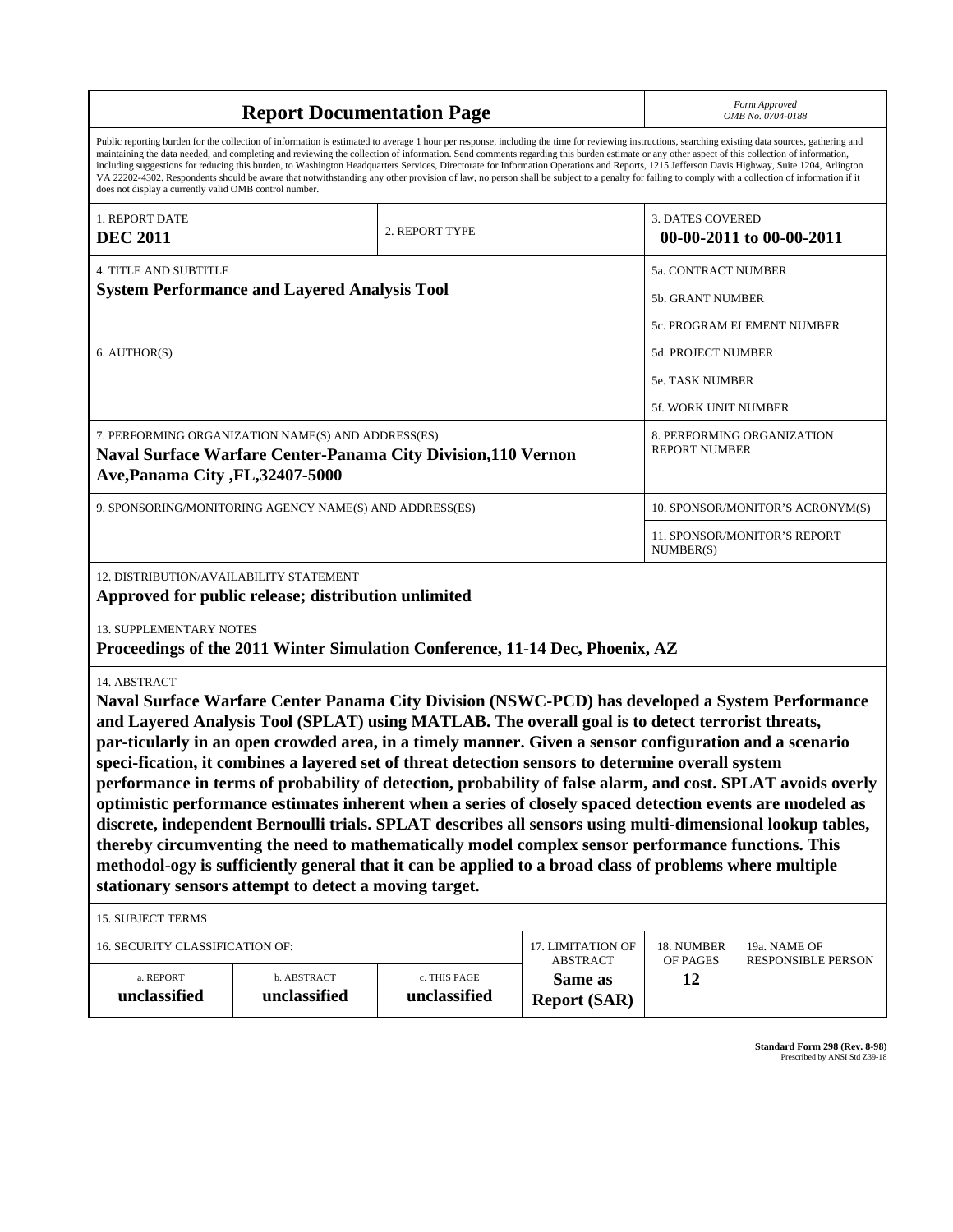physical features indicating that they may be carrying weapons. All suspicious targets identified by Layer 2 are then passed off to Layer 3 which either confirms or denies the presence of weapons on the target. This particular approach makes sense when Layer 1 has a scan rate fast enough to scrutinize all of the candidate targets and cull them for subsequent layers with potentially slower scan rates. Of course, selecting the specific fusion rules to combine detection information within and across layers depends on specific sensor scan rates. And culling candidate targets may not be necessary when all sensors have high scan rates.



Figure 1: Multi-Layered Target Detection System Concept

 NSWC-PCD has developed SPLAT using MATLAB to evaluate candidate sensor and layer configurations. Given a configuration, it calculates performance in terms of probability of detection, probability of false alarm, and cost. The tool will be used to help select detection sensors and to compare various sensor and layer configurations. SPLAT describes all sensors using multi-dimensional lookup tables, thereby circumventing the need to mathematically model complex sensor performance functions as part of the analysis. As long as a sensor performance can be characterized using as lookup table, SPLAT can evaluate the sensor. The lookup tables can be determined from experimentation, agent-based methods, high level simulation, data farming, or highly complex physics-based models. Even hypothetical lookup tables can be used. Utilizing this generalized sensor performance description gives SPLAT tremendous flexibility in that it can evaluate detection sensors at any stage of development.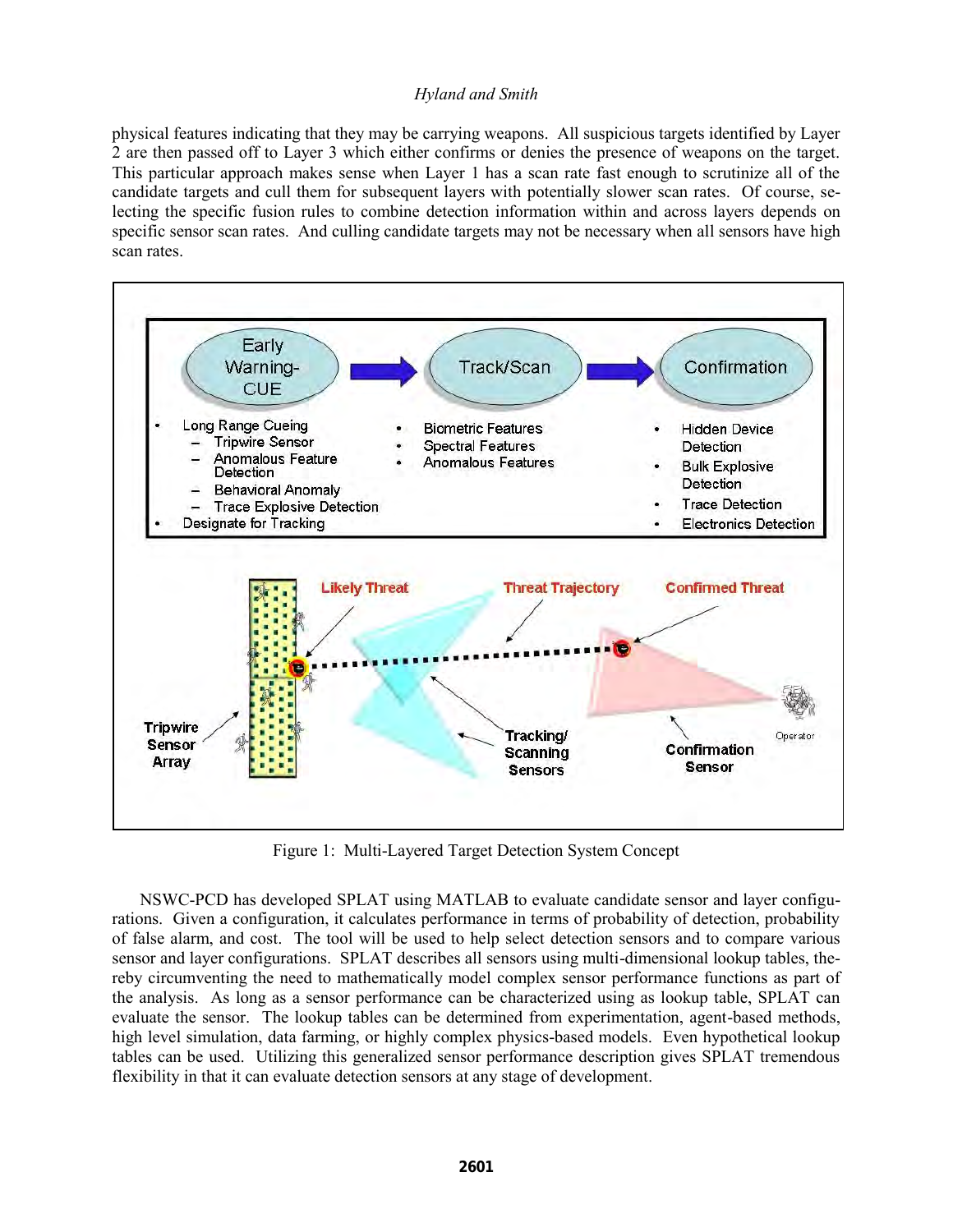# **2 TECHNICAL CHALLENGES**

The purpose of SPLAT is to analyze candidate threat detection sensor configurations and to quantify their performances in terms of probability of detection, probability of false alarm and cost. These configurations will be designed to provide the timely identification of potential terrorist threats operating in an open crowded area. The performance evaluations will help dictate final sensor selection and the overall system layer configuration. However, SPLAT must overcome significant technical challenges before any analysis can take place.

 First, detailed sensor performance for many of the candidate sensors does not exist. Second, sensor performances will be a function of numerous target (terrorist), weapon and environmental conditions; in general, we may not know all of these variables. Third, the number and range of sensor variables makes evaluating sensor performance over all possible variable mixture levels virtually impossible. Fourth, SPLAT needs to be capable of evaluating different sensor deployment patterns like number of and type of sensors at each layer and their precise deployment locations. And finally, SPLAT must account for nonindependent sensor detection opportunities.

## **3 LAYER GEOMETRY AND LAYER INDEPEDENCE**

## **3.1 Layer Cuboid Structure and Threat Movement through Layers**

A cuboid in three-dimensional Cartesian space encompasses each layer. The cuboid is subdivided into voxels which are square in the *x-y* plane and are 2-feet by 2-feet by 1-foot. Note that a fundamental modeling assumption is that the voxels must be both sufficiently large (in the *x-y* plane) to encompass a target and sufficiently small that sensor performance does not vary significantly across adjacent voxels.

Note that all the performance analysis calculations take place at the voxel level. Furthermore, the analysis assumes that all target trajectories progress across the layer from  $x = 0$  to the maximum *x*-value which occurs at the layer boundary. In other words, targets may not move backwards. In practice, a target moving backwards would merely create a longer target trajectory thereby presenting more opportunities for the sensors to detect a target. Although SPLAT cannot directly model this backwards motion, the SPLAT probability calculations would still work. However, since they would be based on a shorter trajectory, they would conservatively underestimate the actual probabilities of detection.

# **3.2 Detection Opportunities and Independent Layers**

NSWC-PCD's extensive experience with mine-hunting systems has demonstrated that the typical approach of modeling detection opportunities as independent Bernoulli trials tends to be overly optimistic. This unrealistically inflates overall probability of detection. For instance, consider a potential threat standing still in a voxel and let Sensor 1 have a probability of detection for that voxel equal to 0.5. Furthermore, let the entire detection process for Sensor 1 take two seconds. The sensor, then, would have 10 detection opportunities if the threat were stationary for twenty seconds. Under the independent Bernoulli trial assumption the overall probability of detecting a threat at least once over twenty seconds would be  $1.0 - (0.5)^{10}$  which equals 0.99902. As the time the target stays in the voxel increases, the probability of at least one detection would asymptotically approach 1.0. This analysis is inherently flawed in that each detection opportunity is not independent from each other.

In general, if a detection model for a sensor were capable of including each and every variable that affected its performance, the outcome of a detection opportunity would be not be random at all; it would be completely deterministic. In practice, however, we can only capture a subset of all of the variables that affect sensor performance. Furthermore, we cannot measure this subset with absolute precision. Many variable measurements include random noise. Given an imprecise measurement subset, however, we can still measure a sensor's performance for a random target. Repeating this process over and over is a standard methodology to determine a sensor's probability of detection for a truly random target. However,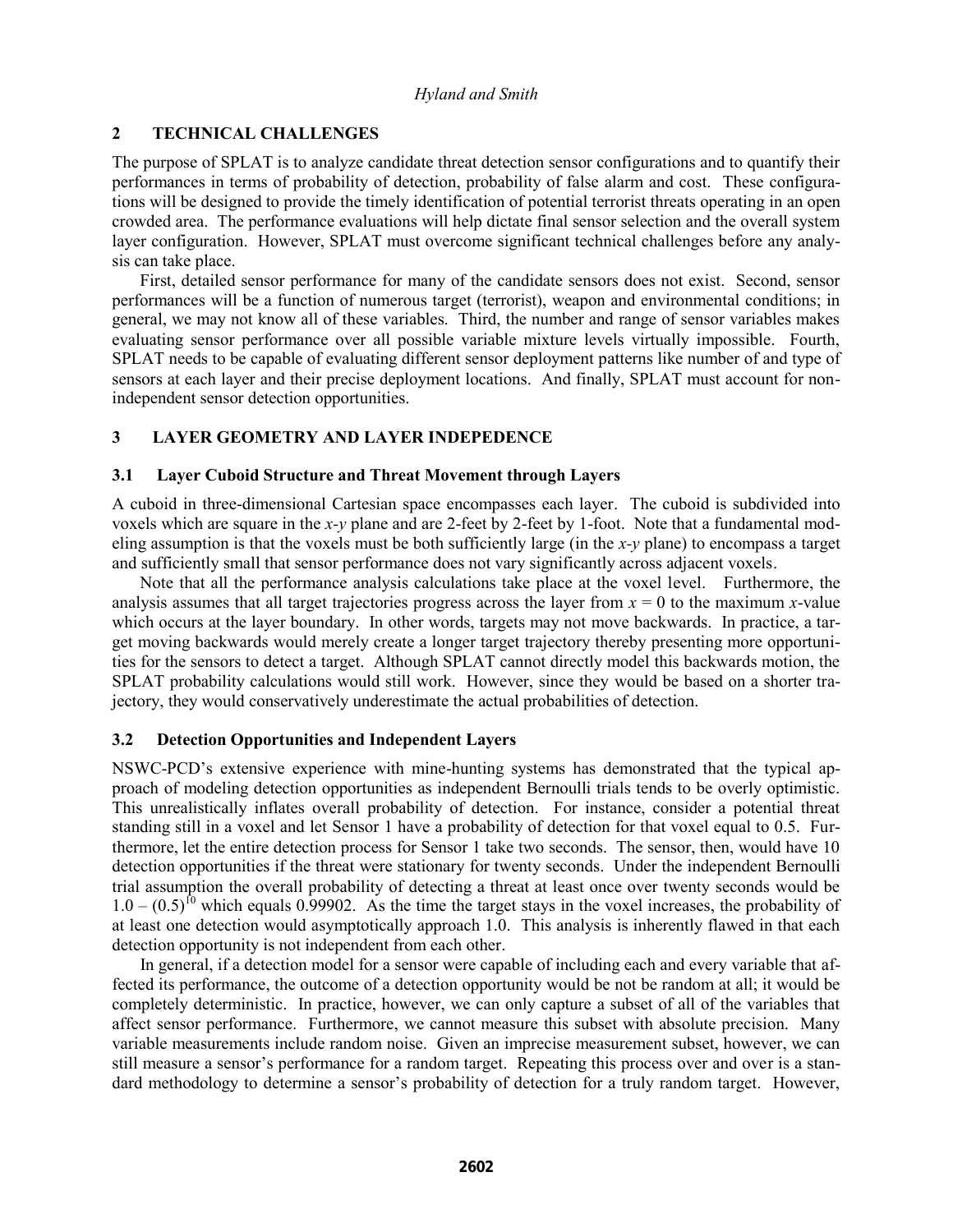the idea of a random target explicitly means that both the excluded variables and any random noise components on the variable measurements must be truly random in nature.

 The preceding example analysis failed to capture the point that although the excluded variables were in fact random for the first detection opportunity, they were no longer random for any subsequent detection opportunity. In fact, there was likely very little change in the excluded variables from one detection opportunity to the next since the time interval was only two seconds. Whether or not the random noise on the measured variables is truly random from one detection opportunity to the next depends on the nature of the measurements and how these measurements are taken. Therefore, as a target moves through a layer presenting detection opportunities, many of the variables (both included and excluded) affecting sensor performance are highly correlated.

 SPLAT analysis employs the conservative approach of using the maximum probability of detection along the target trajectory through a layer as a single, discrete probability of detection opportunity. Although this nonlinear approach makes the mathematical analysis extremely complex, it provides a solution without knowing joint sensor probability of detection. And even though it underestimates probability of detection, it does not over estimate it. It is a conservative and practical solution that accounts for correlated detection opportunities.

 SPLAT also assumes that for a random candidate target moving along a random trajectory, the detection process for sensors in each detection layer operate independently from sensors in other detection layers. For instance, consider a target carrying a loaded pistol; Magnetic Sensor 1 in Layer 1 detects magnetic objects while Chemical Sensor 2 in Layer 2 detects gunpowder. Clearly, the underlying physics involved in magnetic and chemical sensing make Sensor 1 and Sensor 2 independent. However, note that in the Figure 1 example, Layer 1 sensors identify specific targets for tracking and scanning by subsequent layers. This scenario creates a conditional target detection dependence between layers; such targets are no longer random and in general, under these conditions sensor independence is no longer valid.

## **4 VARIABLE OVERLOAD AND MAPPING SENSOR PERFORMANCE**

## **4.1 SPLAT Coordinate System Variables**

For flexibility, SPLAT employs a general sensor approach in which all sensor performances consist of multi-dimensional lookup tables as previously described. At a minimum, these lookup tables must include *x*, *y*, and *z* so the probability of detection can be calculated at the voxel level. In addition to the *x*, *y*, and *z* indices, when necessary, the SPLAT coordinate system also accommodates  $\theta$ , orientation to target. This enables SPLAT to properly account for a sensor's angular position relative to the threat. And with the addition of scenario variable *β*, position of weapon on the target, SPLAT can analyze a target carrying a hand gun in their front pocket differently than a target carrying a hand gun in their back pocket. The presence of any such sensor angular performance variation is sensor specific. In summary, the SPLAT coordinate system includes four variables:  $x, y, z$ , and  $\theta$ .

## **4.2 Other Inputs and Variable Overload**

Numerous other inputs affect SPLAT. These inputs describe environment, threat, atmospheric conditions, weapon type, threat movement, layer sizes and configurations, and fusion rules to combine the layer detections. And besides the four SPLAT coordinate system variables, each sensor will have its own lookup table variables. For example, the lookup table for an optical sensor might contain illumination while the lookup table for an imaging sensor may contain weapon cross-sectional area. Figure 2 depicts the situation. The massive number of potential variables feeding into SPLAT is potentially overwhelming.

## **4.3 Scenario Probability Density Function**

A fundamental problem of having an abundance of input variables is that the analysis usually requires a specific value for each variable before it can calculate system performance. Often, though, the user may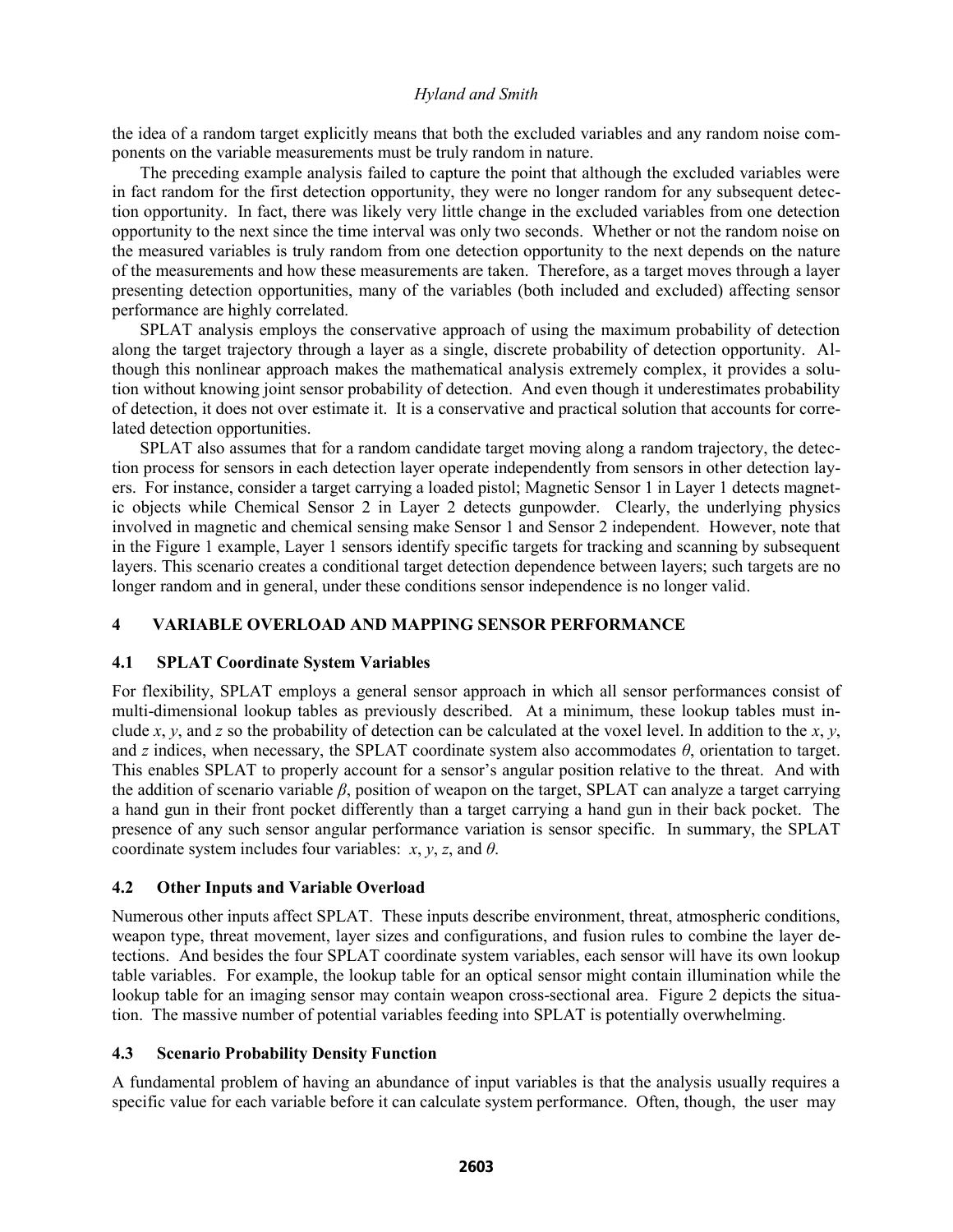

Figure 2: Inputs Affecting SPLAT

not care about system performance against a specific target like white males between 5' 8" and 6' 00" carrying a hand gun in their front pocket; the user just wants to know what is the aggregate system performance against a general threat. SPLAT provides the user with this flexibility.

SPLAT uses a scenario probability density function (pdf) to describe the probability of all possible input variable configurations. For instance, an atmospheric pdf describes how temperature, humidity, sunlight, particulates, etc. jointly vary. Other pdfs capture the relationship between threat characteristics and weapon characteristics. For many input variables the user has the option to choose a specific value, a range of values or to aggregate over that variable using the known scenario pdf.

Aggregate system performance is a useful measure. However, aggregating probability calculations prematurely can lead to disastrous results. Once aggregation removes a variable from the analysis, the analysis can no longer discern how changes in that variable affect performance. For instance, if two sensors were complimentary in nature in that one could detect all threats below 4 feet and the other could detect all threats above 4 feet, aggregating over height before the joint sensor performances were calculated would effectively destroy their complimentary nature. SPLAT has gone to extensive lengths to preserve any complimentary nature between sensors.

## **4.4 Mapping Sensor Performance into SPLAT Coordinates**

Figure 3 illustrates how SPLAT maps sensor performance into Layer Coordinates. In this example *Pd*(*X|V1, V2*) is the sensor performance as a function of relative position *X* conditioned on two scenario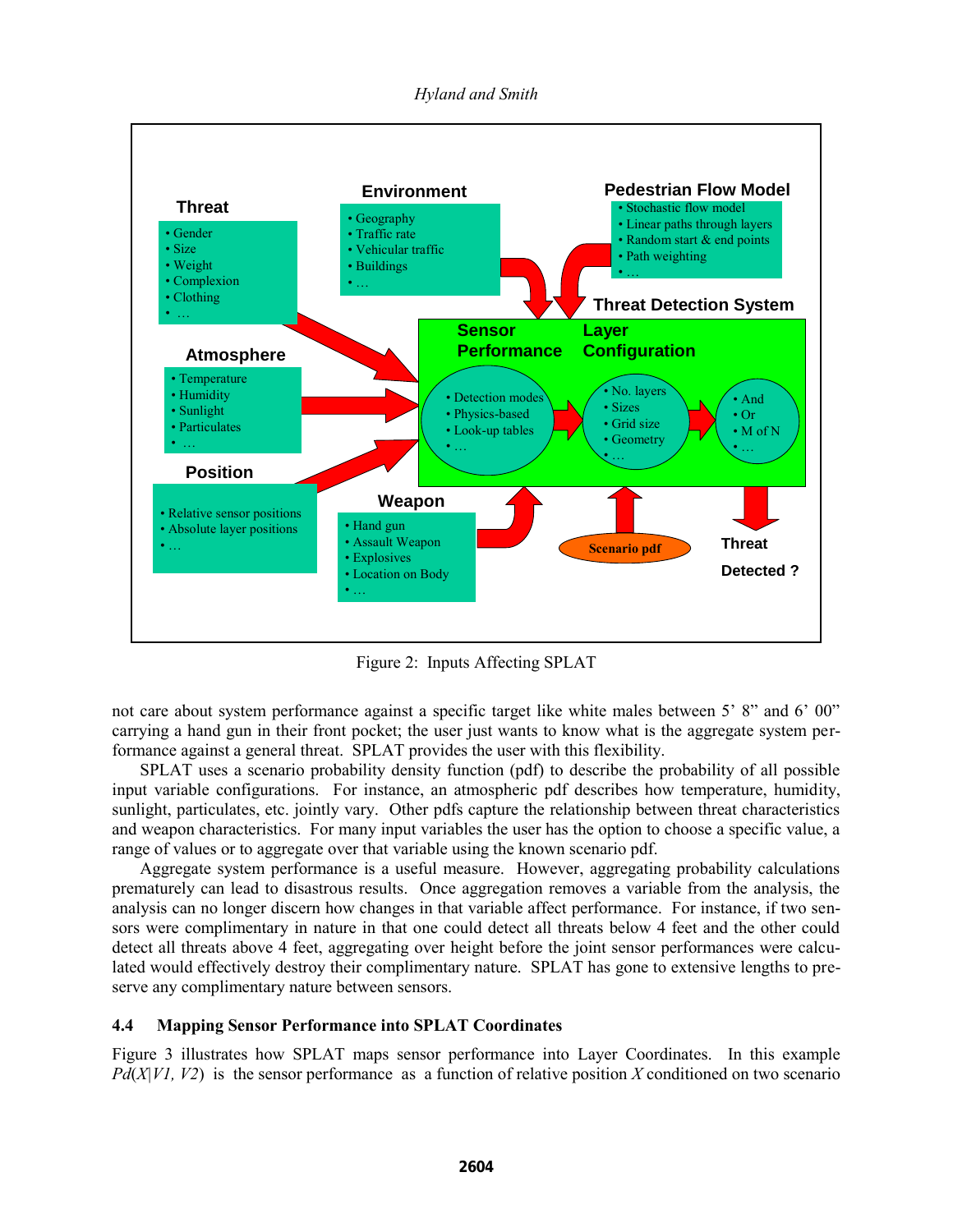variables, *V1* and *V2*. For this example, *X* represents the (*x, y*) position only. The scenario indicates that  $VI = 1.0$  and that *V2* is unknown. Therefore, SPLAT will use the  $Pd(X|V=1.0, V2)$  conditional



Figure 3: Calculating Conditional-Marginal Sensor Performance in Sensor Coordinates

sensor performance values. Since  $VI = 1.0$ , SPLAT calculates the marginal scenario pdf  $p(VI=1.0, V2)$ . Now SPLAT calculates *Pd*(*X|Scenario*), the conditioned-aggregate sensor performance conditioned on the scenario by the summing the conditional sensor performance values *Pd*(*X|V=1.0, V2*) over all *V2* and weighting each by the marginal scenario pdf  $p(VI=1.0, V2)$ . Now,  $Pd(X|Scenario) = Pd(X|S)$  is only a function of *X*, the relative sensor coordinates (Feller1966).

 A simple coordinate transform maps *Pd*(*X|S*) to Layer coordinates. Figure 4 shows a hypothetical plot of sensor performance *Pd*(*L*) after this coordinate transform. Similarly, *L* represents (*x, y*) position in Layer Coordinates. To complete calculating expected sensor performance we now need a pedestrian flow model that probabilistically describes movement through the layer. For this example, we will generate a simple pedestrian flow pdf by enumerating all possible straight-line paths through the layer. For example, the blue lines on the *x-y* grid located in the bottom left quadrant of Figure 4 show all of the possible paths through the layer given that the starting point is 10. Continuing with this, we create  $p(path(j, k))$ , the joint probability of starting at point *j* and ending at point *k*. Since  $p(path(j,k))$  is a joint probability density function, reasonable care must be taken to ensure that it behaves like a pdf.

Given a path, SPLAT calculates the maximum *pd* along that path. Now by forming a weighted sum of these maximum *pds* over all possible paths, SPLAT completes the performance calculation. The weights are the  $p(path(j,k))$  values. The example in Figure 4 shows the last steps in this process as well as a graph of maximum probability of detection given starting point and the overall mean maximum *pd*.

Note that by cleverly transforming and combining probability of detection lookup tables and joint pdfs using conditional probability, marginal probability, and the law of total probability, SPLAT is a dis-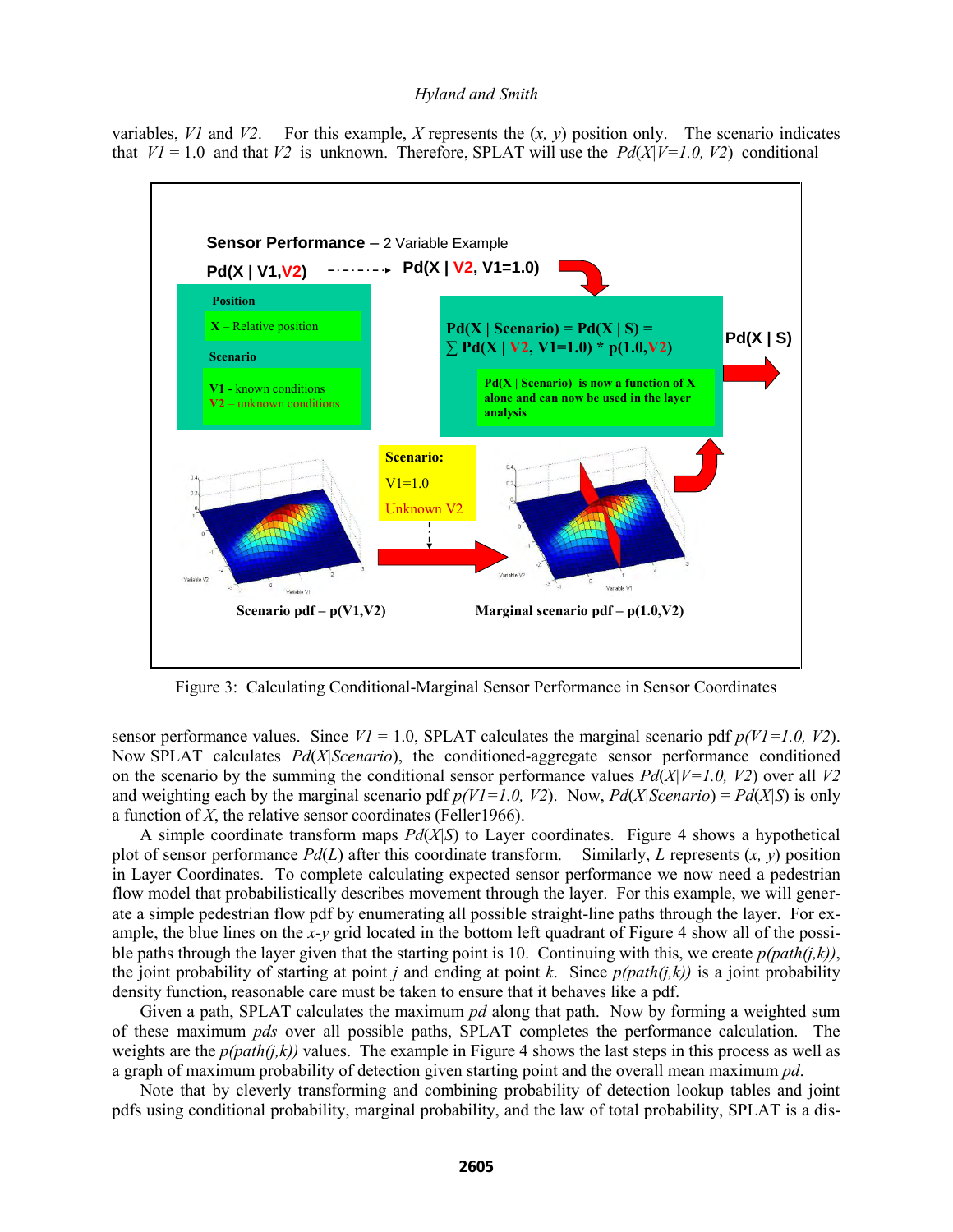crete, analytic solution to the system performance calculation. SPLAT contains no Monte Carlo analysis or approximations. Effectively, SPLAT is a massive probability calculator.



Figure 4: Enumerating Paths and Calculating Overall Performance

# **5 RESULTS**

# **5.1 Graphical User Interface (GUI)**

Early in the development of SPLAT it became clear that layer design and sensor placement requires some visual feedback to approximate the area coverage for each individual sensor. The large number of environmental and target description variables and options make it difficult to describe the input scenario. Also, the layer areas need gateways, barriers, and defined traffic flow patterns. Hence, a graphical user interface was developed to facilitate the design of the detection layers and the choice of scenario variables. The GUI also provides an interactive environment to run SPLAT with step-by-step visual feedback for the quality of the resultant detection layer.

# **5.2 Scenario Definition**

Figure 5 shows the scenario definition screen. Scenario variables are selected from list-boxes that allow one or more choices in each category. The size of each layer is defined in an editable table. The general commands in the left-hand column allow the user to navigate through the program and to save his results.

The scenario variables are a function of the available sensors. All variables in a sensor model must be included in the scenario. Some extra variables are included to help the user describe the targets of interest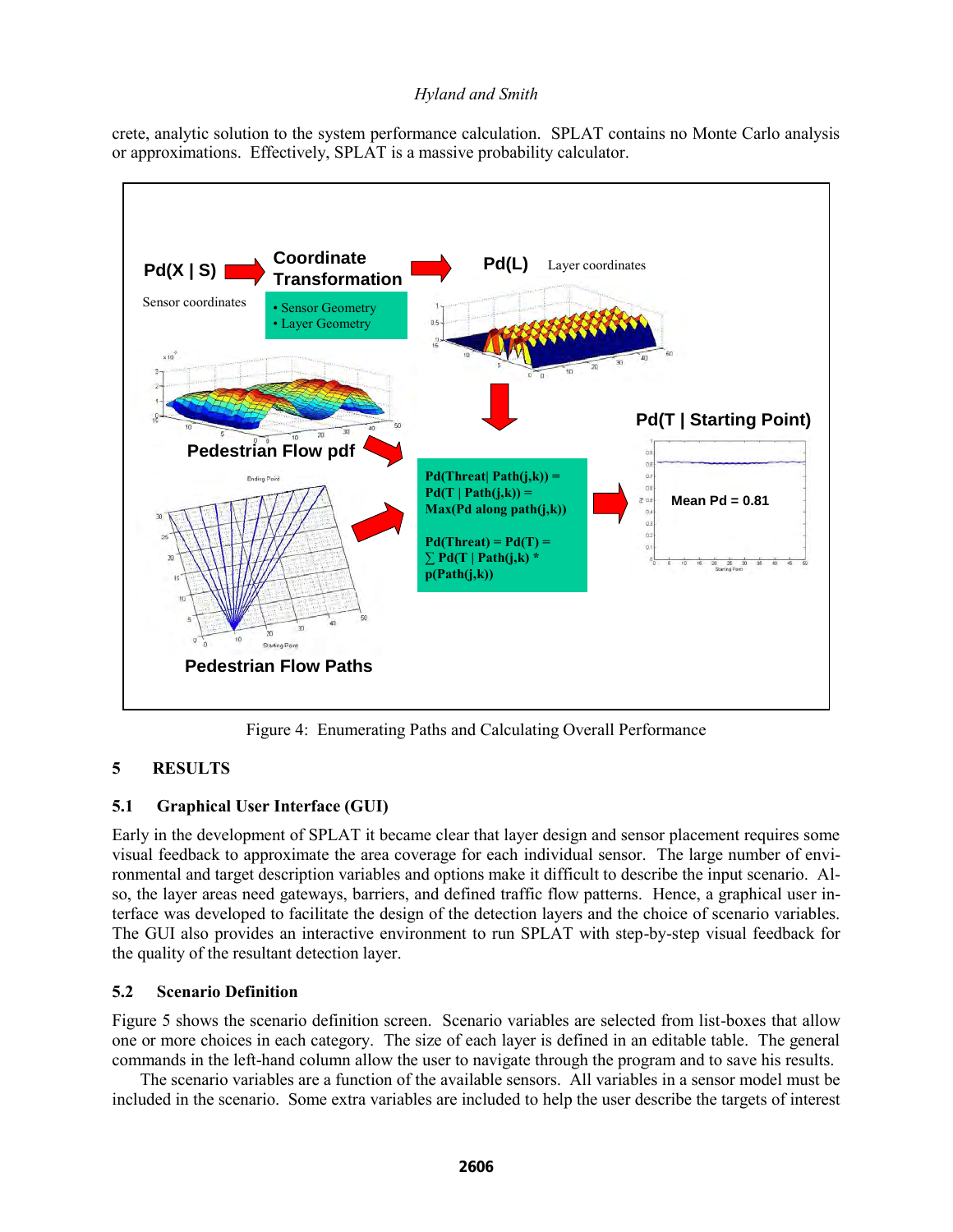such as gender, height, weapon, location, etc. If the user either has no information about a variable, or would just rather ignore it, the results will be aggregated over all values of that variable.

| <b>Input Mode</b>                  | Scenario                                     |                                              |                                                                     |                                                   |                                                   |
|------------------------------------|----------------------------------------------|----------------------------------------------|---------------------------------------------------------------------|---------------------------------------------------|---------------------------------------------------|
| <b>Scenario</b>                    |                                              | <b>Load From File</b>                        |                                                                     | <b>Define Layer Sizes</b>                         |                                                   |
| Path Mode                          |                                              |                                              |                                                                     | Length (h)<br>20<br>Layer 1                       | Width (T) Height (T)<br>14                        |
|                                    |                                              | <b>Save To File</b>                          |                                                                     | 30.<br>Layer 2<br>50<br>Layer 3                   | 20<br>$\mathcal{I}$<br>30                         |
| <b>Sensor Made</b>                 |                                              |                                              |                                                                     |                                                   |                                                   |
| <b>False Alarms</b>                | <b>Target and Environment</b>                |                                              |                                                                     |                                                   |                                                   |
| <b>Final Results</b>               | Z-fevel for detection                        | <b>Nazion Crientation</b>                    | Weapon                                                              | Target Type                                       | Clothing                                          |
|                                    | $0-1$ fr<br>$1-2h$<br>$2 - 3$ ft<br>$3-4$ ft | Front<br><b>Back</b><br>Front & Back<br>Left | Knife<br>۰<br>Handqun<br><b>Assault Wear</b>                        | <b>Adult Male</b><br><b>Adult Female</b><br>Child | Light<br>Mid-weight<br><b>Heavy</b><br>Very Heavy |
| Save Project-                      | $4-5$ ft<br>$5 - 6$ ft                       | Right                                        | Explosive<br>Dirty Bomb                                             |                                                   |                                                   |
| Load a previous<br>design with its | $6 - 7$ ft<br>÷                              | ۰                                            | ٠<br>$\blacksquare$<br>$\left  \cdot \right $                       | ۰                                                 | ÷                                                 |
| calculations                       |                                              |                                              |                                                                     |                                                   |                                                   |
| <b>Load Design</b>                 | Targets per minute                           | Temperature (deg F)                          | Relative Humidity                                                   | <b>Illumination Index</b>                         |                                                   |
| <b>Freshen the</b><br>calculations | п                                            | 250<br>50-60                                 | 20<br>40<br>60                                                      | n                                                 |                                                   |
| and save this<br>design (prep for  | $\frac{5}{10}$<br>20                         | $61 - 70$<br>$11 - 80$                       | $\frac{80}{90}$                                                     | $\frac{2}{4}$                                     |                                                   |
| batch runs)                        | 30<br>$-30$                                  | >80                                          | 100                                                                 | <b>GRANDING</b>                                   |                                                   |
|                                    | ۰                                            |                                              | ٠                                                                   |                                                   |                                                   |
| <b>Save Design</b>                 |                                              |                                              |                                                                     | 10<br>٠                                           |                                                   |
|                                    |                                              |                                              |                                                                     |                                                   |                                                   |
|                                    |                                              |                                              |                                                                     |                                                   |                                                   |
| Load from a quick.<br>save         |                                              |                                              |                                                                     |                                                   |                                                   |
| QuickLoad                          |                                              |                                              |                                                                     |                                                   |                                                   |
|                                    |                                              |                                              |                                                                     |                                                   |                                                   |
| Quick save =<br>current state      |                                              |                                              | When scenario is complete, click<br>below to calculate sensor Pd's. |                                                   |                                                   |
|                                    |                                              |                                              |                                                                     |                                                   |                                                   |
| QuickSave                          |                                              |                                              |                                                                     |                                                   |                                                   |
|                                    |                                              |                                              | <b>Case Giveon Rds</b>                                              |                                                   |                                                   |

Figure 5: Scenario Input Screen

 Once the scenario is defined, the sensor performance for each available sensor against the described targets under the defined conditions is calculated. Thus, the sensor performance goes from being a function of the target type, position, orientation, and the environment to just a function of the target's position and orientation.

# **5.3 Layer and Sensor Definition**

Figure 6 shows the sensor selection screen. Sensors are added by clicking on the layer axes in the center of the screen. Slider bars at the bottom of the sensor placement panel adjust the pitch and height of the sensor. Beside the sensor selection buttons, the user may scale the performance of each sensor type. The figure shows that the bottom layer is covered by six sensors; the two sensors on the lower corners on the images have a rectangular coverage pattern (in green) while the other four sensors have flashlight coverage patterns. The images on the right show the resultant probability of detection per cell at a specified height. Probability is scaled using a gray scale. Red blocks show the positions of barriers. And the red path drawn on the images shows the path of minimal detection probability. That is, it is the best path that a knowledgeable target could take to avoid detection.

# **5.4 Path Flow Models**

The flow of pedestrian traffic through the layer determines whether or not a subject will enter into a particular sensor's field of view. Given that a subject comes into the sensor's detection area, his path deter-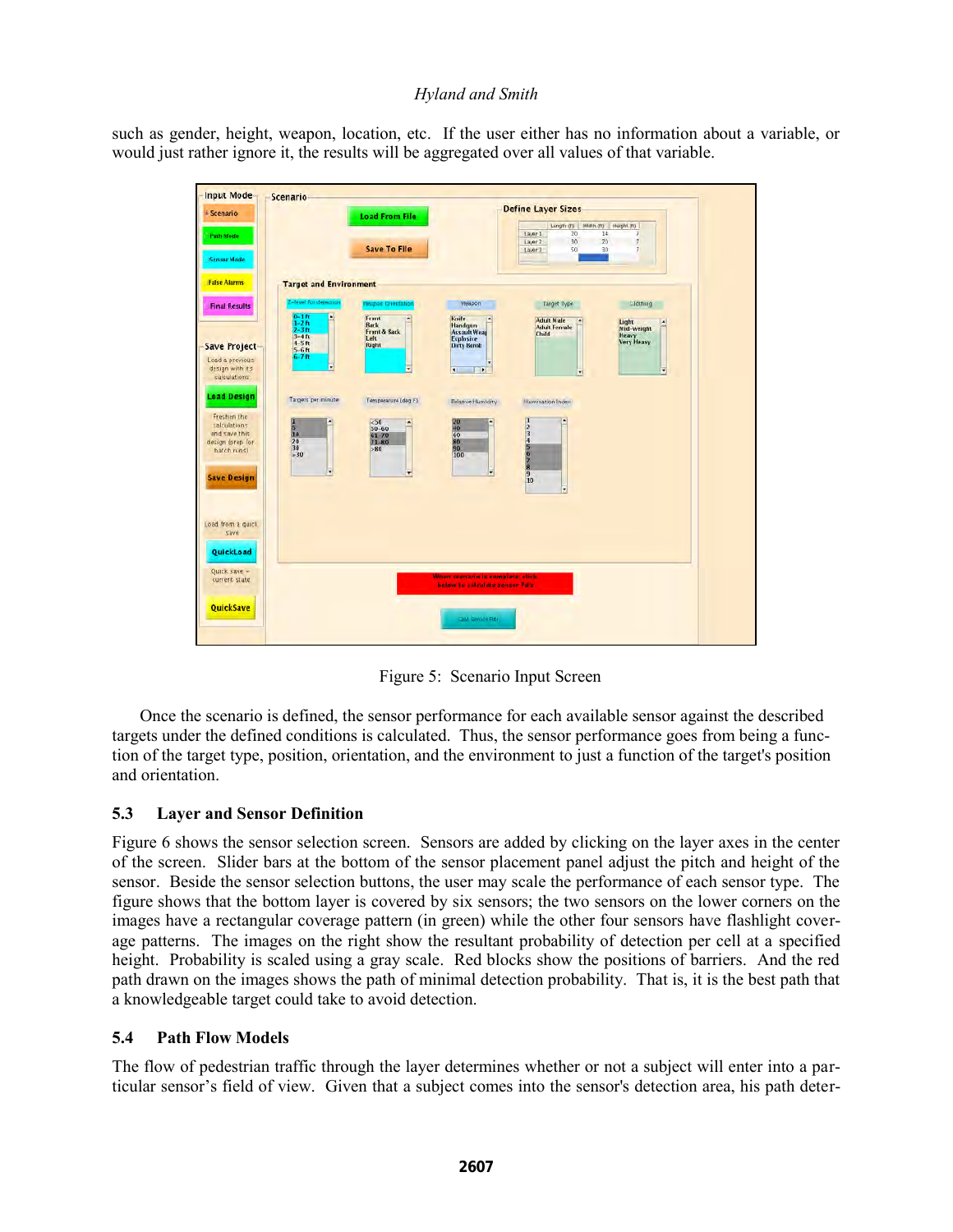mines his range to the sensor and his orientation relative to the sensor. All these factors can influence the probability of detection.



Figure 6: Sensor Placement Screen

To calculate the expected performance for a given layer design, SPLAT has multiple path flow models available. The straight-line path model, in which subjects enter the layer and follow a straight-line path to an exit, provides a lower bound for the detection rate based on random behavior. Subjects spend a minimal amount of time in the layer and have a fixed heading. This model executes quickly and allows for the enumeration of all paths, calculating the maximum probability of detection over each path individually. Unfortunately, in the presence of barriers many paths must be eliminated. And sometimes there is no route to an exit at all. To solve this problem, the limited turns model allows turns at specific layer row locations. Although all possible paths are still enumerated, the computation time increases from on the order of  $K^2$  to  $K^{N+2}$  where *N* is the number of turn layers. Also, this solution is difficult to use as the choice of the turning point rows can greatly modify the outcome.

A stochastic traffic flow model using a modified Brownian motion provides the desired flow around barriers and through the layers. Probability distributions for the start and end points are determined by the gate positions. The path between each start and end is modeled using a Brownian bridge (Karlin and Taylor, 1981). Rescaling the Gaussian distribution accommodates movement around barriers. Figure 7 shows the selected layer design and the resultant path flow using the stochastic model. Here the green areas indicate gates and the red areas indicate barriers. The blue areas indicate high density foot traffic areas. The lower layer has no gates so traffic can enter and leave anywhere along the layer boundaries.

 The gray-scale foot traffic density plots towards the right side of Figure 7 confirm the gate and barrier flow restrictions and demonstrate smooth traffic flow around the barriers. Additionally, the stochastic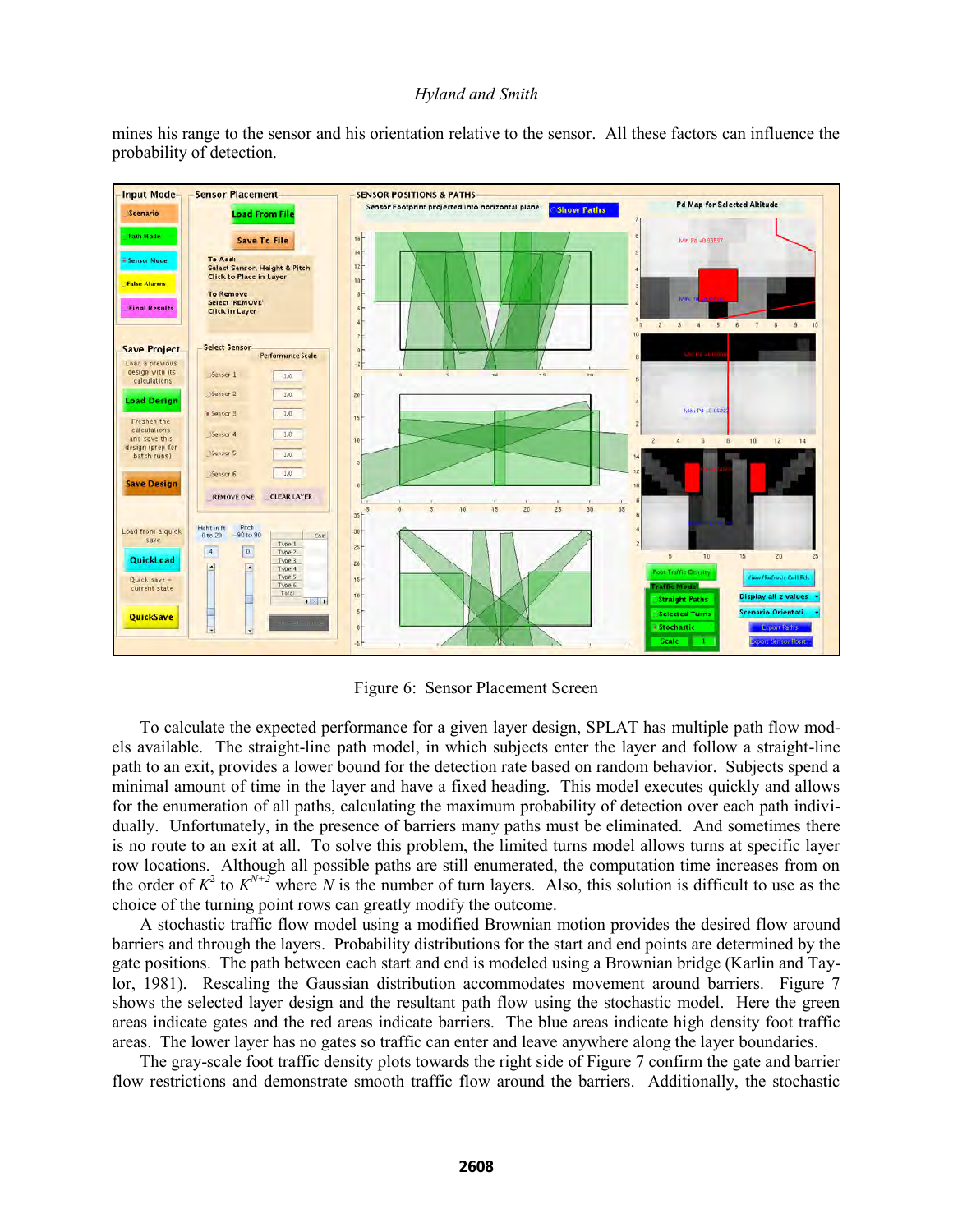model has been designed to accept a one-step Markov transition matrix to describe movement through the layer if a more sophisticated traffic model is available.



Figure 7: Path Flow Definition Screen

# **5.5 Final Calculation**

The goals of the system analysis are to 1) quantify the joint performance of the sensors as deployed in the layer configuration under the selected conditions and, 2) build detection rules to combine the sensor outputs from each layer to balance the required detection rate with an acceptable false alarm rate. The final calculation from SPLAT provides the joint performance of the sensors in each layer. It uses the sensor performance tables modified for the current scenario, the sensor positions in each layer, and the subject positions and orientations from the flow model to calculate the maximum expected probability of detection (*pd*) for a target passing through the layer for each sensor individually and combined with other sensors in the same layer. The combined sensor performances include the joint expected performance for all sensor type pairs and all triples. Figure 8 shows that for Layer 1, the expected maximum *pd*s are 0.7260 for Sensor 1, 0.9100 for Sensor 2, and 0.6611 for Sensors 1 and 3 jointly.

The performance table shown in Figure 8 provides all the values required to calculate the resultant overall performance from any desired combination of sensors. Currently only values for probability of detection are displayed. False alarm models for various sensors are under development (Hall,1992).

Note that by specifying a layer configuration and sensor positions, the user has created a spatial correlation between the sensors. SPLAT's probability analysis carefully preserves these correlations.

Error bounds for the estimated *pd* for a given sensor configuration are provided by the minimum and maximum *pd* values displayed on the *Pd* Map images. These account for errors due to the path modeling. Sensor performance error analysis will be included as it becomes available.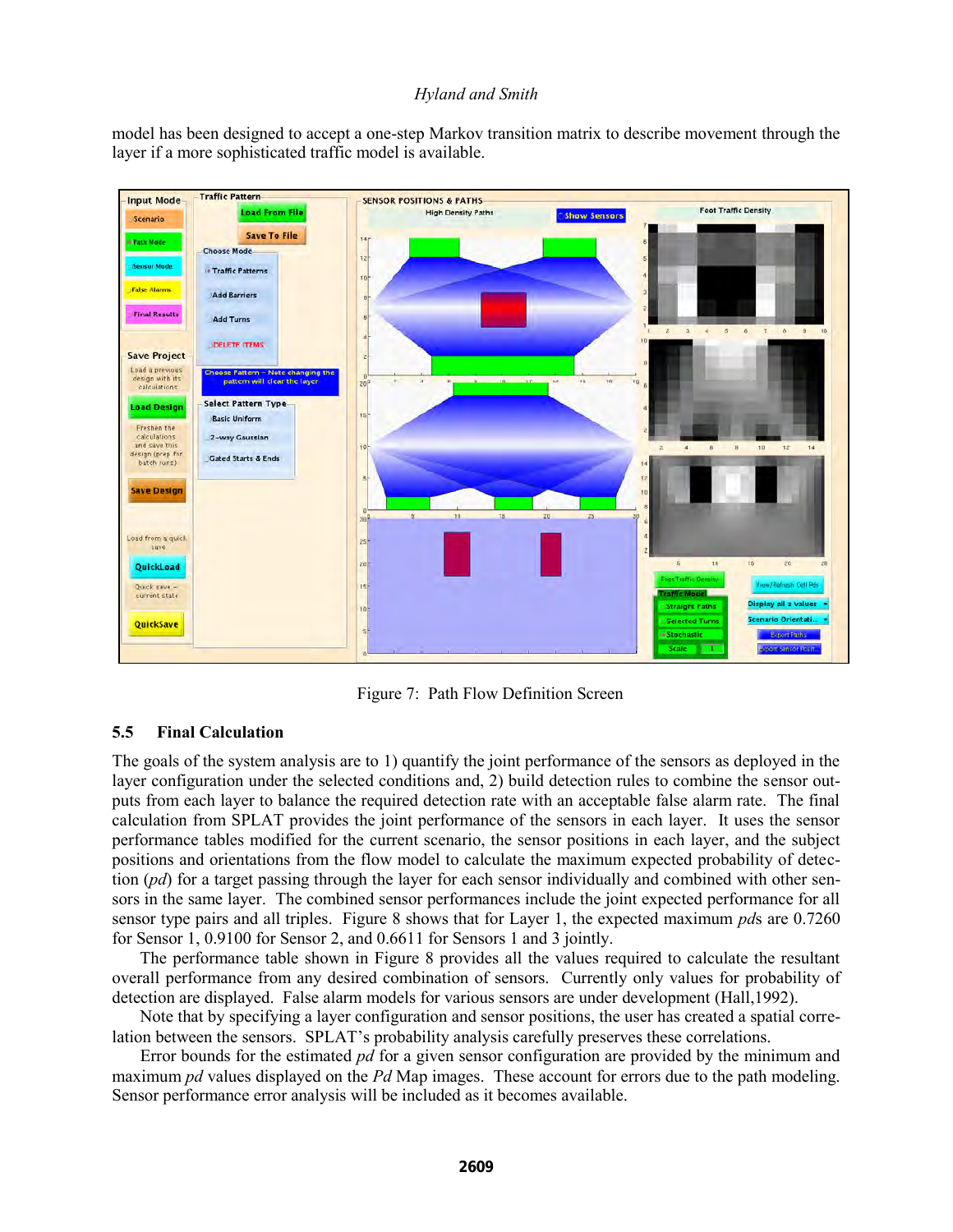

Figure 8: Performance Table

# **6 CONCLUSIONS AND FUTURE RESEARCH**

## **6.1 Conclusions**

Combining multiple threat detection sensors into a layered configuration should create a system capable of quickly identifying potential terrorist threats. The overall goal is to detect such threats, particularly in an open crowded area, in a timely manner. Naval Surface Warfare Center Panama City Division has developed a System Performance and Layered Analysis Tool using MATLAB. Given a sensor configuration, it calculates overall performance in terms of probability of detection, probability of false alarm, and cost. SPLAT describes all sensors using multi-dimensional lookup tables, thereby circumventing the need to mathematically model complex sensor performance functions. The lookup tables can be determined from experimentation, agent-based methods, high level simulation, data farming, or highly complex physics-based models. Even hypothetical lookup tables can be used. Utilizing this generalized sensor performance description gives SPLAT tremendous flexibility in that it can evaluate detection sensors at any stage of development.

 SPLAT cleverly transforms and combines the probability of detection of lookup tables and joint variable probability density functions using marginal probability, conditional probability and the law of total probability; this creates a discrete, analytic solution to overall system performance. Furthermore, SPLAT avoids overly optimistic performance estimates inherent when detection events are modeled as discrete, independent Bernoulli trials. Instead, SPLAT uses the maximum probability of detection over a path as a